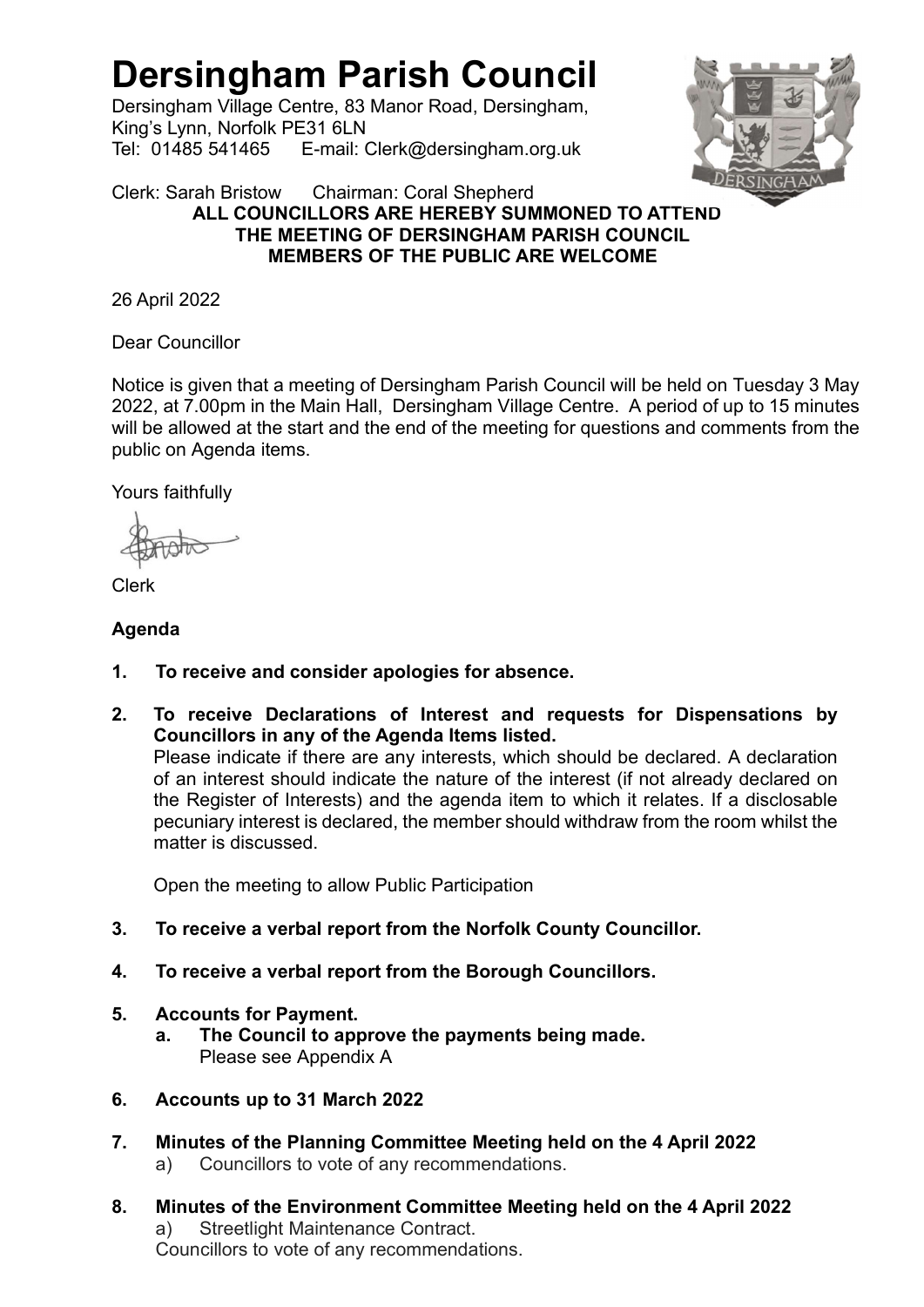- 9. Minutes of the Staffing Committee Meeting held on the 11 April 2022 a) Councillors to vote of any recommendations.
- 10. Minutes of the Communication Committee Meeting held on the 19 April 2022 a) Councillors to vote of any recommendations.
- 11. Chairman's Report
- 12. Clerk's/ RFO Report
- 13. Clerk's Report on SLCC Conference
- 14. Queen's Platinum Jubilee
- 15 Applications and Determinations:

 All these applications can be viewed, and commented on, online at the Borough Council's planning portal online.west-norfolk.gov.uk/onlineapplications/

The Council to vote and make comment on the planning applications.

Applications:

- 22/00515/0 OUTLINE APPLICATION SOME MATTERS RESERVED: Residential plot for single storey dwelling at Rear of 12 Woodside Close Dersingham
- 18/01579/FM Application for Residential development of 10 dwellings at Dersingham Youth And Community Centre 74 Manor Road **Dersingham**
- 22/00406/F Application for First floor extension and alterations to dwelling at 12 Park Hill Dersingham.
- 22/00534/F Application for Retrospective Change of Use from Hotel to Funeral Directors at ground floor and Residential Flat at first floor. At Ashdene House Bed & Breakfast 60 Hunstanton Road Dersingham

Determinations.

- 21/01790/F Application for Erection of 2 No. Dwellings with garages at Land South of 12 Prince Charles Close Dersingham -.Refused
- 22/00172/F Application for Proposed Garage at 6C Fern Hill Dersingham **Granted**
- 22/00175/F The proposal seeks permission for a two storey rear extension, internal works and front porch to be erected to the existing property at 30 Centre Vale Dersingham. The reason for the reconsultation was due to a Certificate B of ownership needing to be submitted, nothing else has changed on the plans- **Granted**